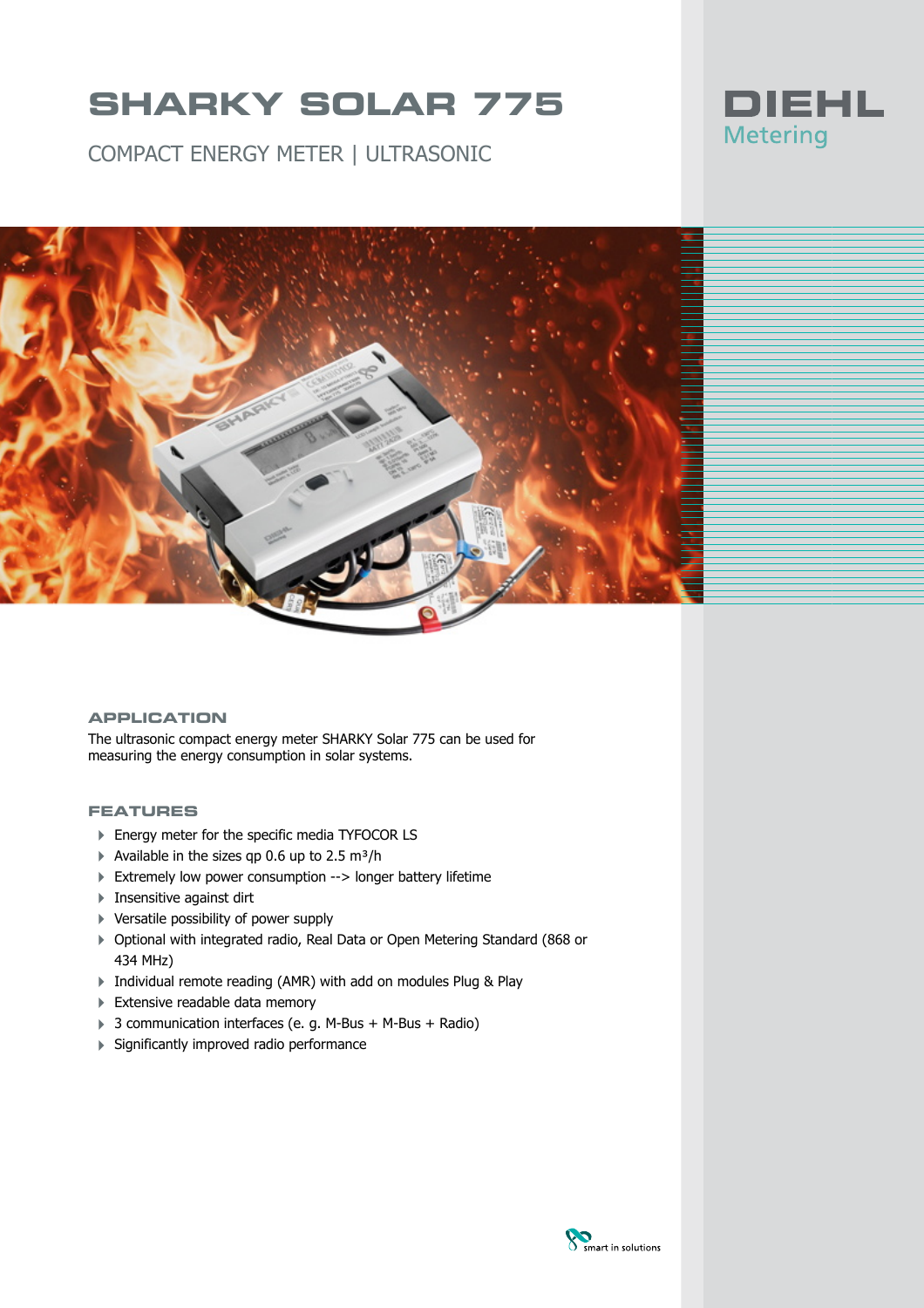COMPACT ENERGY METER | ULTRASONIC

#### **GENERAL**

|                                       | <b>SHARKY</b>                                                                                              |
|---------------------------------------|------------------------------------------------------------------------------------------------------------|
| Application                           | Heating - cooling - heating/with cooling tariff                                                            |
| <b>Medium</b>                         | <b>TYFOCOR LS</b>                                                                                          |
| Approval                              | Without                                                                                                    |
| Accuracy                              | ±10%                                                                                                       |
| Mounting position flow sensor         | Any position, calming sections not necessary                                                               |
| Protection class flow sensor          | Heating: IP 54; cooling and heating/with cooling tariff: acc. IP 68                                        |
| Battery supply                        | 3.6 VDC A-cell up to 10.5 years lifetime (depending on configuration); 3.6 VDC D-cell 16<br>years lifetime |
| Mains supply                          | 24 VAC; 230 VAC                                                                                            |
| Temperature sensor type               | Pt 100 or Pt 500 with 2-wire leads; $\varnothing$ 5.2 / 6 mm or direct sensor                              |
| Cable length of temperature<br>sensor | Pt 100: 1.9 m; Pt 500: 1.9 / 2.9 / 4.9 / 9.9 m                                                             |
| Volume measuring cycle                | With mains unit: 1/8 s; with A-cell battery: 1 s; with D-cell battery: 1 s                                 |
| Test possibilities                    | Via display, optical test pulses, test output or via NOWA software                                         |
| Material of the flow sensor<br>body   | <b>Brass</b>                                                                                               |

#### **REACH**

Information pursuant to Article 33 (1) of Regulation (EC) No 1907/2006 of the European Parliament and of the Council of 18 December 2006:

This product series contains components with the following substances in a concentration of more than 0.1% weight by weight (w/w): - Lead (CAS no.: 7439-92-1)

- Lead titanium zirconium oxide (CAS no.: 12626-81-2)

## **CALCULATOR - BASIC FEATURES**

|                                   |              | <b>SHARKY</b>                                                                                                                   |
|-----------------------------------|--------------|---------------------------------------------------------------------------------------------------------------------------------|
| Environmental class               |              | Class C                                                                                                                         |
| Ambient class                     |              | Class $E2 + M2$                                                                                                                 |
| Ambient temperature               | $^{\circ}$ C | 555                                                                                                                             |
| Ambient storage temperature       |              | °C $-25$ +60 (>35 °C max. 4 weeks)                                                                                              |
| Protection class                  |              | IP 54                                                                                                                           |
| Communication                     |              | 3 communication interfaces (e. g. M-Bus + M-Bus + integr. radio; 2 primary adresses, 1<br>secondary adress)                     |
| <b>Integrated Radio</b>           |              | Optional                                                                                                                        |
| Interfaces standard               |              | Optical ZVEI interface                                                                                                          |
| Interfaces optional               |              | 2 Slots for modules with M-Bus, L-Bus, RS232, RS485, pulse output, pulse input, combined<br>pulse in-/output or analogue output |
| Temperature range                 | $^{\circ}$ C | 5  130                                                                                                                          |
| Extensive readable data<br>memory |              | Periodical $log1$ ; history $log$ ; event memory                                                                                |

<sup>1</sup> Programmable storage interval (daily, weekly, monthly, ...)

#### **CALCULATOR - INTEGRATED RADIO**

|                            | <b>SHARKY</b>                                                                                                                                         |
|----------------------------|-------------------------------------------------------------------------------------------------------------------------------------------------------|
| Frequency band             | 868 or 434 MHz                                                                                                                                        |
| Type of radio telegram     | Real Data or Open Metering Standard (OMS)                                                                                                             |
| Transmission data updating | Online - no time delay between value measurement and data transmission                                                                                |
| Data transmission          | Unidirectional                                                                                                                                        |
| Sending interval           | With A-cell: 180 s (11 years lifetime); with D-cell: 12 s (16 years lifetime); with mains unit:<br>12 s; depending on length of telegram (duty cycle) |

Diehl Metering GmbH ∙ Industriestrasse 13 ∙ 91522 Ansbach ∙ Germany<br>Phone: +49 981 1806-0 ∙ Fax: +49 981 1806-615 ∙ metering-germany-info@diehl.com ∙ www.diehl.com/metering Subject to technical adjustments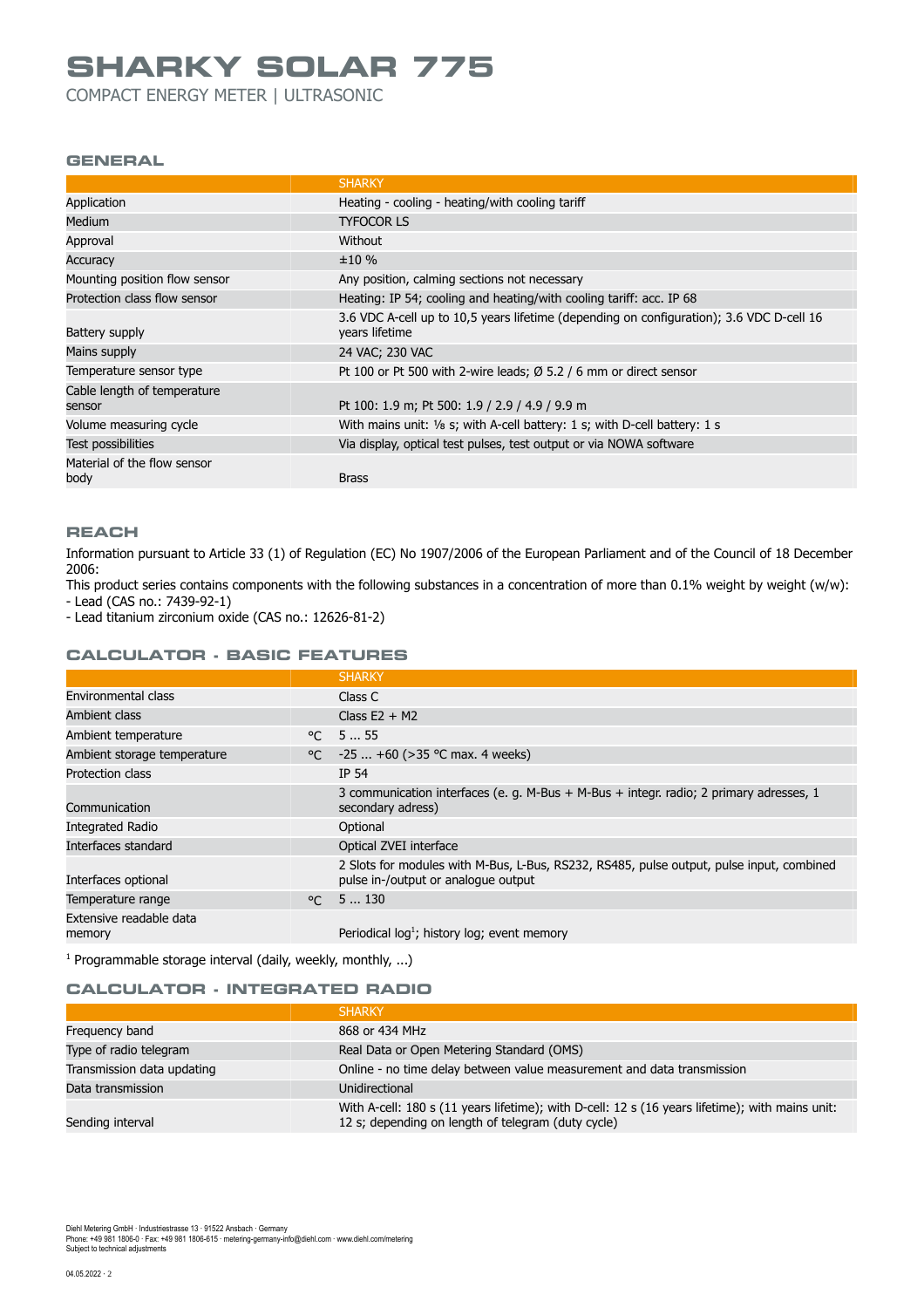COMPACT ENERGY METER | ULTRASONIC

#### **DISPLAY**

|                    | <b>SHARKY</b>                                              |
|--------------------|------------------------------------------------------------|
| Display indication | LCD, 8-digit                                               |
| <b>Units</b>       | MWh - kWh - GJ - Gcal - MBtu                               |
| Total values       | 99,999,999 - 9,999,999.9 - 999,999.99 - 99,999.999         |
| Values displayed   | Energy - Power - Volume - Flow rate - Temperature and more |

#### **INTERFACES**

|                           | <b>SHARKY</b>                                                                                                                                                                                                                                                                            |
|---------------------------|------------------------------------------------------------------------------------------------------------------------------------------------------------------------------------------------------------------------------------------------------------------------------------------|
| Optical                   | ZVEI interface, for communication and testing, M-Bus protocol                                                                                                                                                                                                                            |
| M-Bus                     | Configurable telegram, according to EN13757-3, two wires with non polarity, auto baud<br>detect (300 and 2400 baud), 2 M-Bus with 2 primary adresses                                                                                                                                     |
| L-Bus                     | Adapter for external radio module, configurable telegram, according to EN13757-3, data<br>reading and parametrization are via two wires with polarity reversal protection                                                                                                                |
| <b>RS232</b>              | Serial interface for communication with external devices, a special data cable is required, M-<br>Bus protocol, 300 and 2400 baud                                                                                                                                                        |
| <b>RS485</b>              | Serial interface for communication with external devices, power supply with 12 V $\pm$ 5 V, M-<br>Bus protocol, 2400 baud                                                                                                                                                                |
| Pulse output              | Module with 2 Open Collector pulse outputs (potential-free), output 1: 4 Hz (pulse width 125<br>ms), pulse or static conditions (e.g. errors), output 2: 2000 Hz (pulse width $\geq$ 5 ms), ratio:<br>pulse duration / pulse break $\sim 1.1$ , configurable via IZAR@MOBILE 2 software. |
| Pulse input               | Module with 2 pulse inputs, max. 20 Hz, configurable via IZAR@MOBILE 2 software, data can<br>be transferred remotely                                                                                                                                                                     |
| Combined pulse in-/output | Module with 2 pulse inputs and 1 pulse output, configurable via IZAR@MOBILE 2 software,<br>needed for leak detection                                                                                                                                                                     |
| Analogue output           | Module for 4  20 mA with 2 programmable passive outputs, programmable value in case of<br>error                                                                                                                                                                                          |
|                           |                                                                                                                                                                                                                                                                                          |

### **TEMPERATURE INPUT**

|                                         |                             |                | <b>SHARKY</b>                                                             |
|-----------------------------------------|-----------------------------|----------------|---------------------------------------------------------------------------|
| Sensor current                          |                             | mA             | Pt 100 peak < 8; rms < 0.015, Pt 500 peak < 2; rms < 0.012                |
| Measuring cycle                         |                             | S              | With mains unit: 2 s; with A-cell battery: 16 s; with D-cell battery: 4 s |
| Starting temperature difference         | ΔΘ                          | K              | 0.125                                                                     |
| Min. temperature difference             | $\Delta\Theta_{\text{min}}$ | K <sup>3</sup> |                                                                           |
| Max. temperature difference             | $\Delta\Theta_{\text{max}}$ |                | 127                                                                       |
| Absolute temperature<br>measuring range | Θ                           | $^{\circ}$     | 0130                                                                      |

### **TECHNICAL DATA FLOW SENSOR**

| Nominal flow rate                 | $q_p$      | $m^3/h$ | 0.6      | 0.6      | 0.6      | 1.5      | 1.5      | 1.5      | 2.5      | 2.5            |
|-----------------------------------|------------|---------|----------|----------|----------|----------|----------|----------|----------|----------------|
| Nominal diameter                  | DN         | mm      | 15       | 20       | 20       | 15       | 20       | 20       | 20       | 20             |
| Overall length                    |            | mm      | 110      | 130      | 190      | 110      | 130      | 190      | 130      | 190            |
| Starting flow rate                |            | I/h     | <b>I</b> |          |          | 2.5      | 2.5      | 2.5      | 4        | $\overline{4}$ |
| Minimum flow rate                 | $q_i$      | I/h     | 6        | 6        | 6        | 6        | 6        | 6        | 10       | 10             |
| Maximum flow rate                 | $q_s$      | $m^3/h$ | 1.2      | 1.2      | 1.2      | 3        | 3        | 3        | 5        | 5              |
| Overload flow rate                |            | $m^3/h$ | 2.5      | 2.5      | 2.5      | 4.6      | 4.6      | 4.6      | 6.7      | 6.7            |
| Operating pressure                | <b>PN</b>  | bar     | $16^{1}$ | $16^{1}$ | $16^{1}$ | $16^{1}$ | $16^{1}$ | $16^{1}$ | $16^{1}$ | $16^{1}$       |
| Pressure loss at $q_p$            | $\Delta p$ | mbar    | 95       | 85       | 85       | 120      | 75       | 75       | 100      | 100            |
| Temp. range                       |            | °C      | 5130     | 5130     | 5130     | 5130     | 5130     | 5130     | 5130     | 5130           |
| Kvs value $(\Delta p = Q^2/Kv^2)$ |            |         | 2.06     | 2.06     | 2.06     | 5.48     | 5.48     | 5.48     | 7.91     | 7.91           |

 $<sup>1</sup>$  Also available in PN 25 bar</sup>

Diehl Metering GmbH ∙ Industriestrasse 13 ∙ 91522 Ansbach ∙ Germany<br>Phone: +49 981 1806-0 · Fax: +49 981 1806-615 · metering-germany-info@diehl.com · www.diehl.com/metering<br>Subject to technical adjustments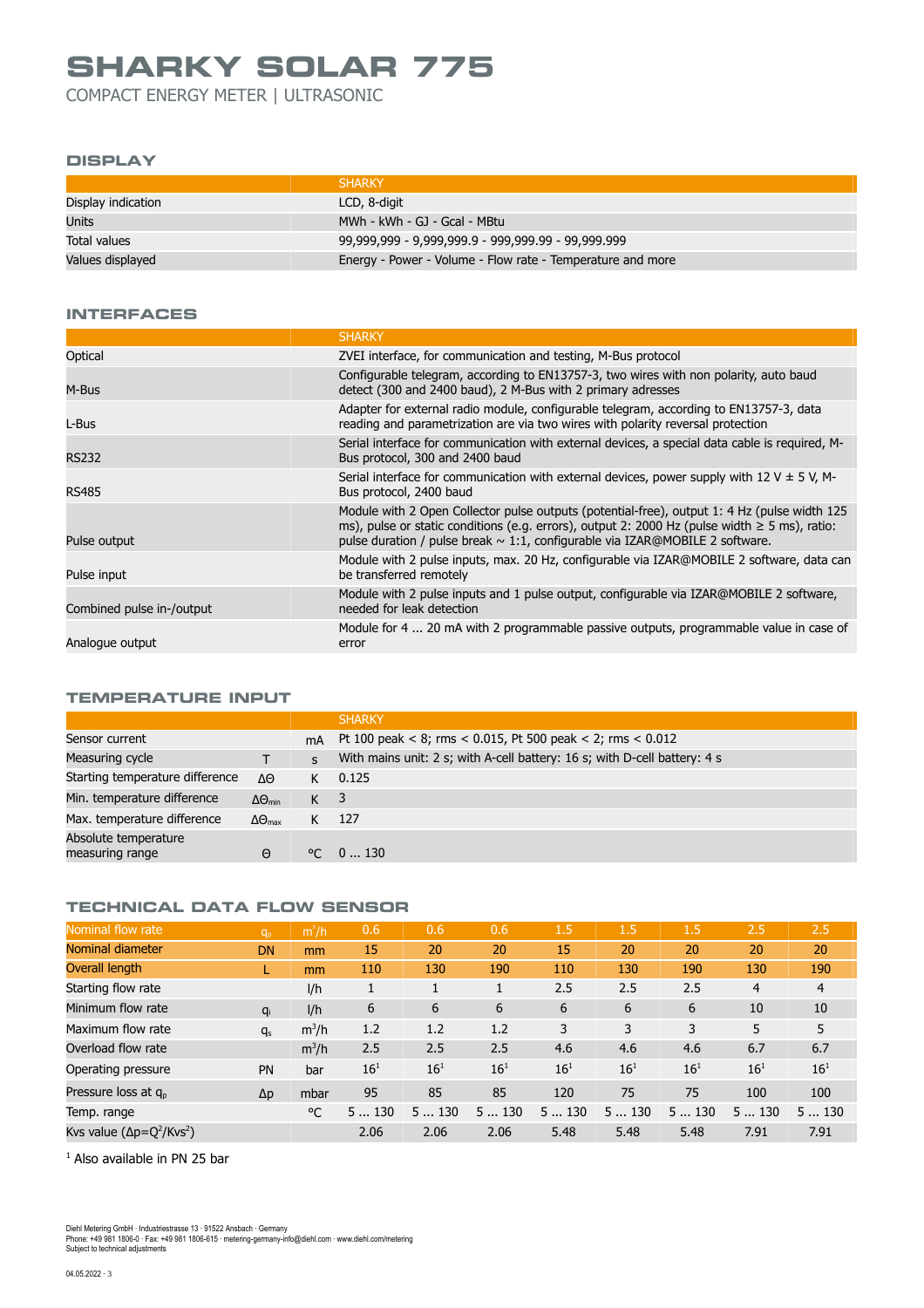COMPACT ENERGY METER | ULTRASONIC

### **DIMENSIONS THREAD VERSION**





| Nominal flow rate             | q <sub>p</sub> | $m^3/h$ | 0.6                | 0.6              | 0.6              | 1.5                | 1.5              | 1.5              | 2.5              | 2.5              |
|-------------------------------|----------------|---------|--------------------|------------------|------------------|--------------------|------------------|------------------|------------------|------------------|
| Nominal diameter              | <b>DN</b>      | mm      | 15                 | 20               | 20               | 15                 | 20               | 20               | 20               | 20               |
| Overall length                |                | mm      | 110                | 130              | 190              | 110                | 130              | 190              | 130              | 190              |
| Overall length with coupling  | L <sub>2</sub> | mm      | 190                | 230              | 290              | 190                | 230              | 290              | 230              | 290              |
| Length of calculator          | L1             | mm      | 150                | 150              | 150              | 150                | 150              | 150              | 150              | 150              |
| Height                        | н              | mm      | 14.5               | 18               | 18               | 14.5               | 18               | 18               | 18               | 18               |
| Height                        | H1             | mm      | 82                 | 84               | 84               | 82                 | 84               | 84               | 84               | 84               |
| Height of calculator          | H <sub>2</sub> | mm      | 54                 | 54               | 54               | 54                 | 54               | 54               | 54               | 54               |
| Width of calculator           | B              | mm      | 100                | 100              | 100              | 100                | 100              | 100              | 100              | 100              |
| Connection thread on meter    |                | Inch    | G <sup>3</sup> /4B | G <sub>1</sub> B | G <sub>1</sub> B | G <sup>3</sup> /4B | G <sub>1</sub> B | G <sub>1</sub> B | G <sub>1</sub> B | G <sub>1</sub> B |
| Connection thread of coupling |                | Inch    | $R\frac{1}{2}$     | $R^{3/4}$        | $R^{3/4}$        | $R\frac{1}{2}$     | $R^{3/4}$        | $R^{3/4}$        | $R^{3/4}$        | $R^{3/4}$        |
| Weight <sup>1</sup>           |                | kg      | 0.76               | 0.85             | 0.96             | 0.76               | 0.85             | 0.96             | 0.85             | 0.96             |

<sup>1</sup> Meter with A-cell, without modules, 1.4 m cable length, 1.9 m cable length of temperature sensor Ø 5.2 mm

### **DIMENSIONS FLANGE VERSION**





| Nominal flow rate     | q <sub>p</sub> | $m^3/h$ | 0.6                      | 0.6                      | 0.6  | 1.5                      | 1.5                          | 1.5            | 2.5                          | 2.5            |
|-----------------------|----------------|---------|--------------------------|--------------------------|------|--------------------------|------------------------------|----------------|------------------------------|----------------|
| Nominal diameter      | <b>DN</b>      | mm      | 15                       | 20                       | 20   | 15                       | 20                           | 20             | 20                           | 20             |
| <b>Overall length</b> |                | mm      | 110                      | 130                      | 190  | 110                      | 130                          | 190            | 130                          | 190            |
| Length of calculator  | L1             | mm      | $\overline{\phantom{a}}$ | $\overline{\phantom{a}}$ | 150  | $\overline{\phantom{a}}$ | -                            | 150            | $\overline{\phantom{a}}$     | 150            |
| Height                | H              | mm      | $\overline{\phantom{a}}$ | $\overline{\phantom{a}}$ | 47.5 | -                        | $\qquad \qquad \blacksquare$ | 47.5           | -                            | 47.5           |
| Height                | H1             | mm      | -                        | $\overline{\phantom{0}}$ | 84   | -                        | $\overline{\phantom{0}}$     | 84             | -                            | 84             |
| Height of calculator  | H <sub>2</sub> | mm      | $\overline{\phantom{a}}$ | $\overline{\phantom{a}}$ | 54   | $\overline{\phantom{0}}$ | $\overline{\phantom{a}}$     | 54             | $\overline{\phantom{0}}$     | 54             |
| Width of calculator   | B              | mm      | $\overline{\phantom{a}}$ | $\overline{\phantom{a}}$ | 100  | -                        | $\overline{\phantom{0}}$     | 100            | $\overline{\phantom{a}}$     | 100            |
| Flange dimension      | F              | mm      | -                        | -                        | 95   |                          | -                            | 95             | -                            | 95             |
| Flange diameter       | D              | mm      | -                        | $\overline{\phantom{a}}$ | 105  | $\overline{a}$           | -                            | 105            | $\blacksquare$               | 105            |
| Hole circle diameter  | K              | mm      |                          | $\overline{\phantom{a}}$ | 75   | -                        | $\qquad \qquad \blacksquare$ | 75             | $\overline{\phantom{a}}$     | 75             |
| Screwhole diameter    | D <sub>1</sub> | mm      | -                        | $\overline{\phantom{a}}$ | 14   |                          | -                            | 14             | $\qquad \qquad \blacksquare$ | 14             |
| Number of screwholes  |                | pcs     |                          | $\overline{\phantom{a}}$ | 4    |                          | $\overline{\phantom{a}}$     | $\overline{4}$ | $\overline{\phantom{a}}$     | $\overline{4}$ |
| Weight $^1$           |                | kg      |                          | $\overline{\phantom{0}}$ | 2.75 |                          | -                            | 2.75           | $\overline{\phantom{0}}$     | 2.75           |

Diehl Metering GmbH ∙ Industriestrasse 13 ∙ 91522 Ansbach ∙ Germany<br>Phone: +49 981 1806-0 · Fax: +49 981 1806-615 · metering-germany-info@diehl.com · www.diehl.com/metering<br>Subject to technical adjustments